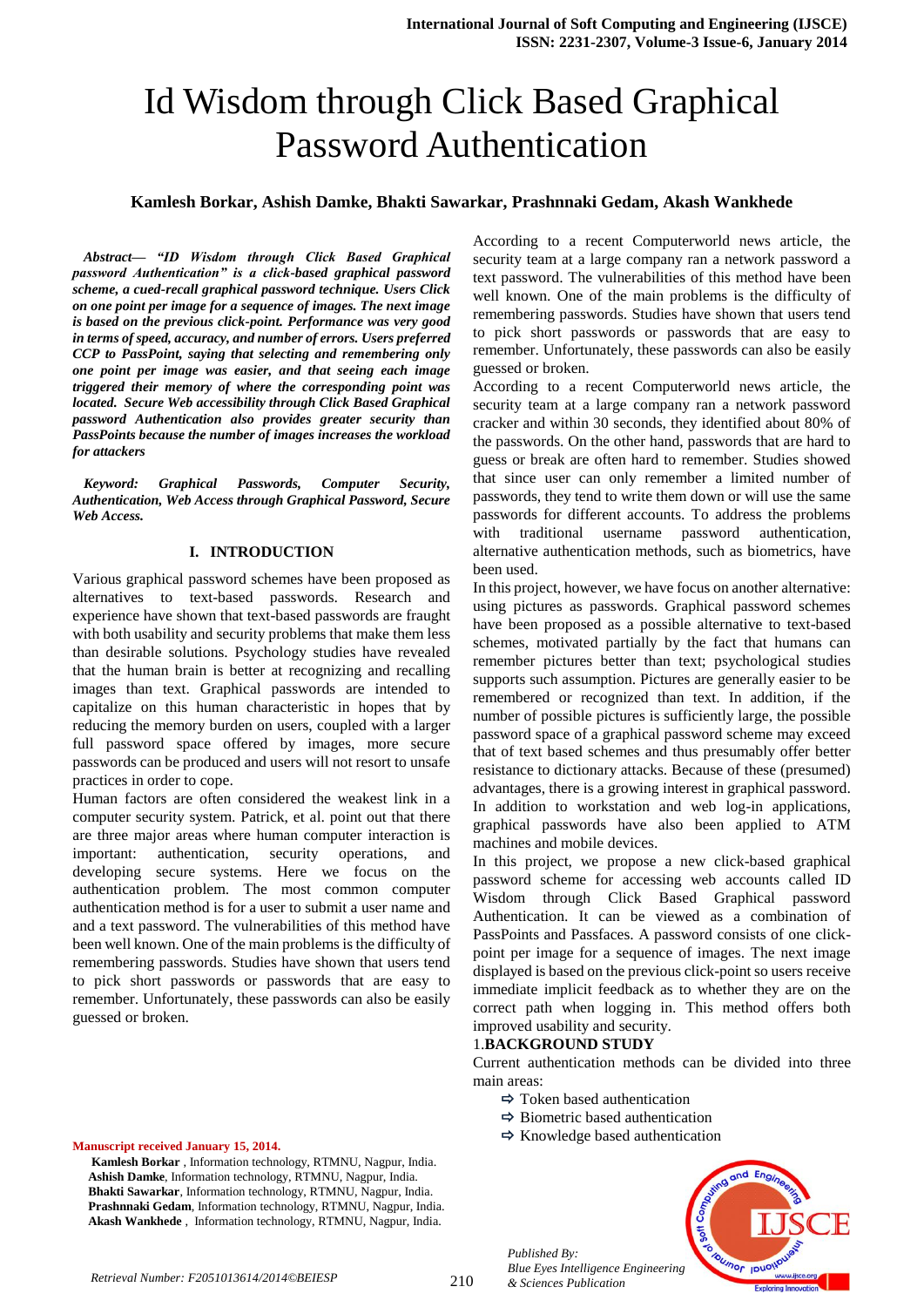Token based techniques, such as key cards, bank cards and smart cards are widely used. Many token-based authentication systems also use knowledge based techniques to enhance security.



# **Fig.-1 Token Based Authentication**

For example, ATM cards are generally used together with a PIN number.

Biometric based authentication techniques, such as fingerprints, iris scan, or facial recognition, are not yet widely adopted.



**Fig-2 Biometric Authentication**

The major drawback of this approach is that such systems can be expensive, and the identification process can be slow and often unreliable. However, this type of technique provides the highest level of security.

Knowledge based techniques are the most widely used authentication techniques and include both text-based and picture-based passwords. The picture-based techniques can be further divided into two categories:

- $\Rightarrow$  Recognition-based graphical techniques
- $\Rightarrow$  Recall-based graphical techniques.

Using recognition-based techniques, a user is presented with a set of images and the user passes the authentication by recognizing and identifying the images he or she selected during the registration stage.

## **2. Existing System**

Dhamija and Perrig [1] proposed a graphical authentication scheme where the user has to identify the pre-defined images to prove user's authenticity. In this system, the user selects a certain number of images from a set of random pictures during registration. Later, during login the user has to identify the pre-selected images for authentication from a set of images as shown in figure 1. This system is vulnerable to shoulder-surfing.



**Fig-3: Random images used by Dhamija and Perrig**

Passface [2] is a technique where the user sees a grid of nine faces and selects one face previously chosen by the user as shown in figure 2. Here, the user chooses four images of human faces as their password and the users have to select their pass image from eight other decoy images. Since there are four user selected images it is done for four times



**Fig-4: Example of Passfaces**

Jermyn[3], proposed a new technique called "Draw- a-Secret" (DAS) as shown in figure 3 where the user is required to re-draw the pre-defined picture on a 2D grid. If the drawing touches the same grids in the same sequence, then the user is authenticated. This authentication scheme is vulnerable to shoulder surfing



**JOURNOT IDU** 

*Published By: Blue Eyes Intelligence Engineering & Sciences Publication*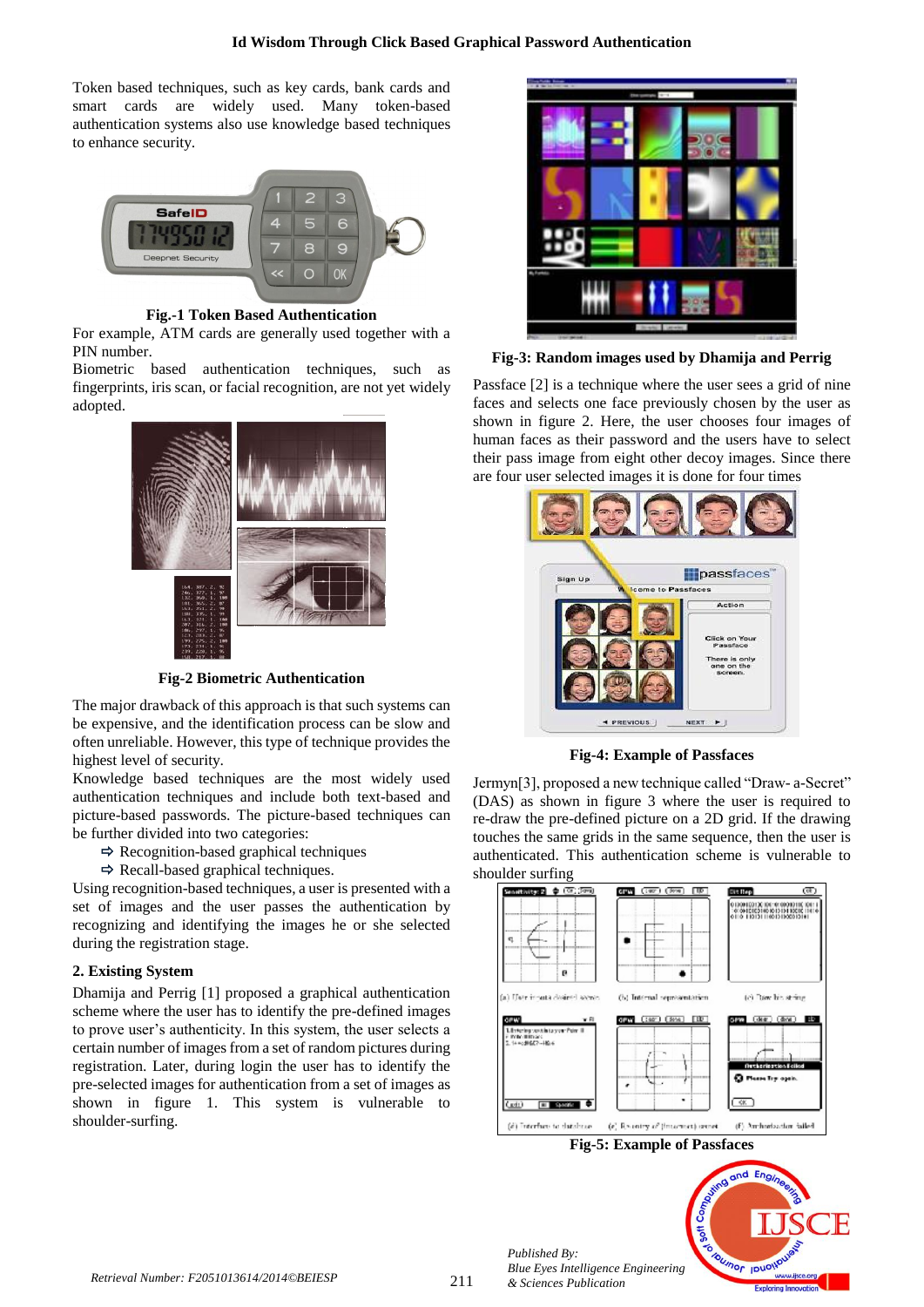Haichang's [4] proposed a new shoulder-surfing resistant scheme as shown in figure 4 where the user is required to draw a curve across their password images orderly rather than clicking on them directly. This graphical scheme combines DAS and Story schemes to provide authenticity to the user.



**Fig-6: Haichang's shoulder-surfing technique**

### **3. Attacks on Password**

Very little research has been done to study the difficulty of cracking graphical passwords. Because graphical passwords are not widely used in practice, there is no report on real cases of breaking graphical passwords. Here we briefly exam some of the possible techniques for breaking graphical passwords and try to do a comparison with text-based passwords.

### **Brute force search**

The main defence against brute force search is to have a sufficiently large password space. Text-based passwords have a password space of 94^N, where N is the length of the password, 94 is the number of printable characters excluding SPACE. Some graphical password techniques have been shown to provide a password space similar to or larger than that of text-based passwords. Recognition based graphical passwords tend to have smaller password spaces than the recall based methods. It is more difficult to carry out a brute force attack against graphical passwords than text-based passwords. The attack programs need to automatically generate accurate mouse motion to imitate human input, which is particularly difficult for recall based graphical

passwords. Overall, we believe a graphical password is less vulnerable to brute force attacks than a text-based password.

#### **Dictionary attacks**

Since recognition based graphical passwords involve mouse input instead of keyboard input, it will be impractical to carry out dictionary attacks against this type of graphical passwords. For some recall based graphical passwords, it is possible to use a dictionary attack but an automated dictionary attack will be much more complex than a text based dictionary attack. More research is needed in this area.

Overall, we believe graphical passwords are less vulnerable to dictionary attacks than text-based passwords.

This is the ingenious attack used word fond in the dictionary to check if any were used as passwords by the users. Many users' uses weak passwords which make it easier for attackers to guess the password using the graphical dictionary attack. Because of graphical password method of using mouse input type recognition, using dictionary attack on GUA would be a waste of time.

## *Guessing*

Unfortunately, it seems that graphical passwords are often predictable, a serious problem typically associated with text-based passwords. For example, studies on the Passfaces technique have shown that people often choose weak and predictable graphical passwords. Nali and Thorpe's study revealed similar predictability among the graphical passwords created with the DAS technique. More research efforts are needed to understand the nature of graphical passwords created by real world users.

### **Spyware**

Except for a few exceptions, key logging or key listening spyware cannot be used to break graphical passwords. It is not clear whether "mouse tracking" spyware will be an effective tool against graphical passwords. However, mouse motion alone is not enough to break graphical passwords. Such information has to be correlated with application information, such as window position and size, as well as timing information.

This attack uses a small application installed on a user's computer to record sensitive data during mouse movement or key press. This form of malware secretly store these information and then reports back to the attackers system. With a few exceptions, these key-loggers and listening spywares are unproven in identifying mouse movement to crack graphical passwords. Even if the movement is recorded, it is still not accurate in identifying the graphicalpassword. Other information is needed for this type of attack namely window size and position as well as the timing

## **Shoulder surfing**

Like text based passwords, most of the graphical passwords are vulnerable to shoulder surfing. At this point, only a few recognition-based techniques are designed to resist shoulder-surfing. None of the recall-based based techniques are considered should-surfing resistant. As the name implies, passwords can be identified by looking over a person's shoulder. This kind of attack is more common in crowded areas where it is not uncommon for people to stand behind another queuing at ATM machines. There are also cases where ceiling and wall cameras placed near ATM machines are used to record keyed pin numbers. The best way to avoid pin numbers being recorded or remembered by attackers is to properly shield the keypad when entering the pin number.

#### **Social engineering**

Comparing to text based password, it is less convenient for a user to give away graphical passwords to another person. For example, it is very difficult to give away graphical passwords over the phone. Setting up a phishing web site to obtain graphical passwords would be more time consuming.

Overall, we believe it is more difficult to break graphical passwords using the traditional attack methods like brute force search, dictionary attack, and spyware. There is a need for more in-depth research that investigates possible attack methods against graphical passwords